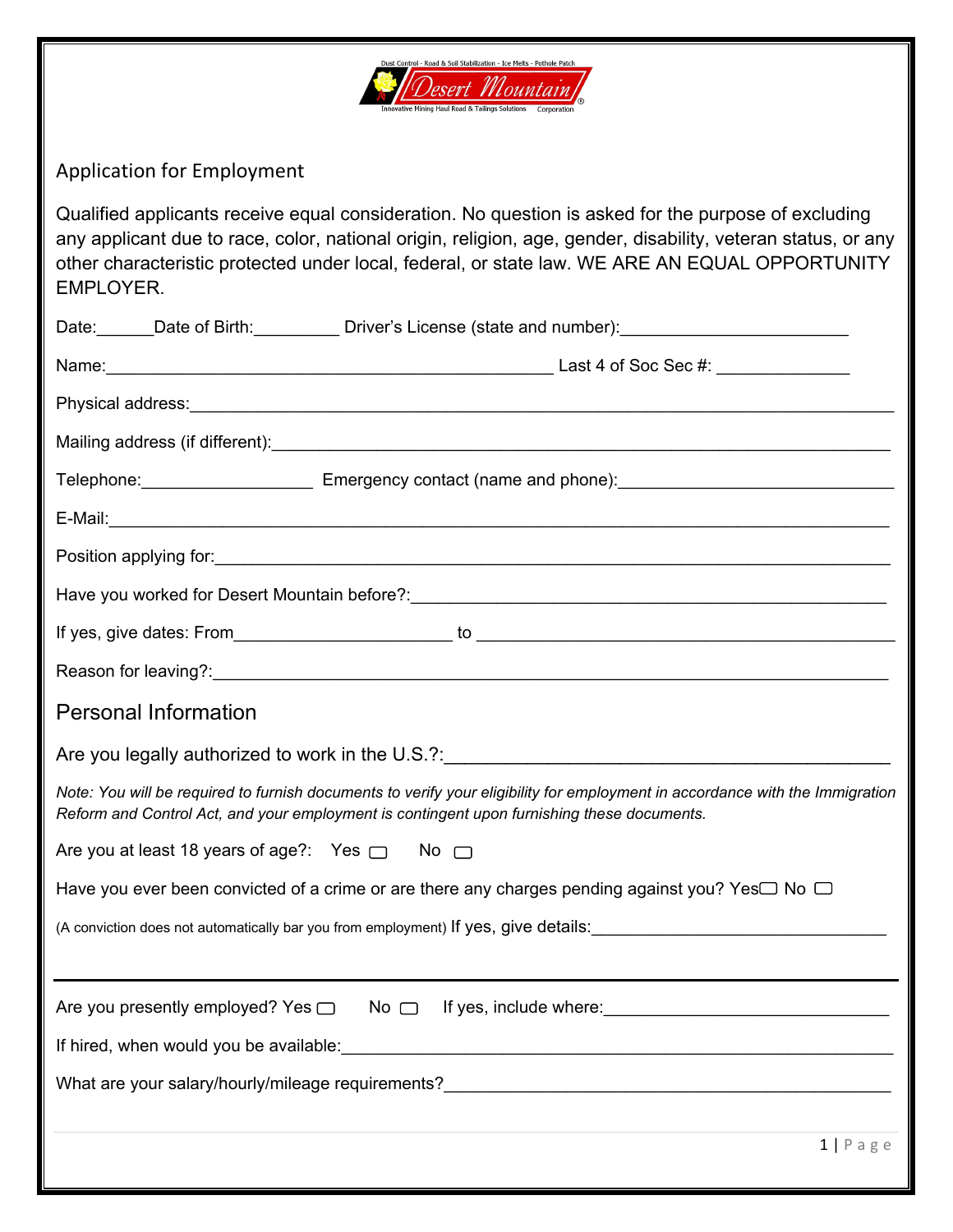

**Employment History:** (complete list and start with present or last employer first; please provide us with complete and accurate contact information)

| Employer            | Employed                                                                                              | Type of work | Present or past | Reason for leaving: |
|---------------------|-------------------------------------------------------------------------------------------------------|--------------|-----------------|---------------------|
| Name and Phone:     | (Mo/Yr)                                                                                               | performed:   | salary/wage:    |                     |
|                     | From:                                                                                                 |              |                 |                     |
|                     |                                                                                                       |              |                 |                     |
|                     |                                                                                                       |              |                 |                     |
|                     | To:                                                                                                   |              |                 |                     |
|                     |                                                                                                       |              |                 |                     |
| Address/City:       |                                                                                                       |              |                 |                     |
|                     |                                                                                                       |              |                 |                     |
|                     | Were you subject to FMCR's while employed? Yes $\Box$ No $\Box$                                       |              |                 |                     |
|                     | Was your job designated as safety-sensitive in any DOT-Regulated mode subject to the drug and alcohol |              |                 |                     |
|                     | testing requirements of 49 CFR Part 40? Yes□ No□                                                      |              |                 |                     |
|                     |                                                                                                       |              |                 |                     |
| Name of Supervisor: |                                                                                                       |              |                 |                     |
|                     |                                                                                                       |              |                 |                     |
|                     |                                                                                                       |              |                 |                     |
|                     |                                                                                                       |              |                 |                     |
|                     |                                                                                                       |              |                 |                     |
| Employer            | Employed                                                                                              | Type of work | Present or past | Reason for leaving: |
| Name and Phone:     | (Mo/Yr)                                                                                               | performed:   | salary/wage:    |                     |
|                     | From:                                                                                                 |              |                 |                     |
|                     |                                                                                                       |              |                 |                     |
|                     | To:                                                                                                   |              |                 |                     |
|                     |                                                                                                       |              |                 |                     |
| Address/City:       |                                                                                                       |              |                 |                     |
|                     |                                                                                                       |              |                 |                     |
|                     |                                                                                                       |              |                 |                     |
|                     | Were you subject to FMCR's while employed? Yes $\Box$ No $\Box$                                       |              |                 |                     |
|                     | Was your job designated as safety-sensitive in any DOT-Regulated mode subject to the drug and alcohol |              |                 |                     |
|                     | testing requirements of 49 CFR Part 40? Yes□ No□                                                      |              |                 |                     |
| Name of Supervisor: |                                                                                                       |              |                 |                     |
|                     |                                                                                                       |              |                 |                     |
|                     |                                                                                                       |              |                 |                     |
|                     |                                                                                                       |              |                 |                     |
|                     |                                                                                                       |              |                 |                     |
| Employer            | Employed                                                                                              | Type of work | Present or past | Reason for leaving: |
| Name and Phone:     | (Mo/Yr)                                                                                               | performed:   | salary/wage:    |                     |
|                     | From:                                                                                                 |              |                 |                     |
|                     |                                                                                                       |              |                 |                     |
|                     |                                                                                                       |              |                 |                     |
|                     | To:                                                                                                   |              |                 |                     |
|                     |                                                                                                       |              |                 |                     |
| Address/City:       |                                                                                                       |              |                 |                     |
|                     |                                                                                                       |              |                 |                     |
|                     | Were you subject to FMCR's while employed? Yes $\Box$ No $\Box$                                       |              |                 |                     |
|                     | Was your job designated as safety-sensitive in any DOT-Regulated mode subject to the drug and alcohol |              |                 |                     |
|                     |                                                                                                       |              |                 |                     |
|                     | testing requirements of 49 CFR Part 40? Yes <sup>1</sup> No                                           |              |                 |                     |
| Name of Supervisor: |                                                                                                       |              |                 |                     |
|                     |                                                                                                       |              |                 |                     |
|                     |                                                                                                       |              |                 |                     |
|                     |                                                                                                       |              |                 |                     |
|                     |                                                                                                       |              |                 |                     |
|                     |                                                                                                       |              |                 | 2 Page              |
|                     |                                                                                                       |              |                 |                     |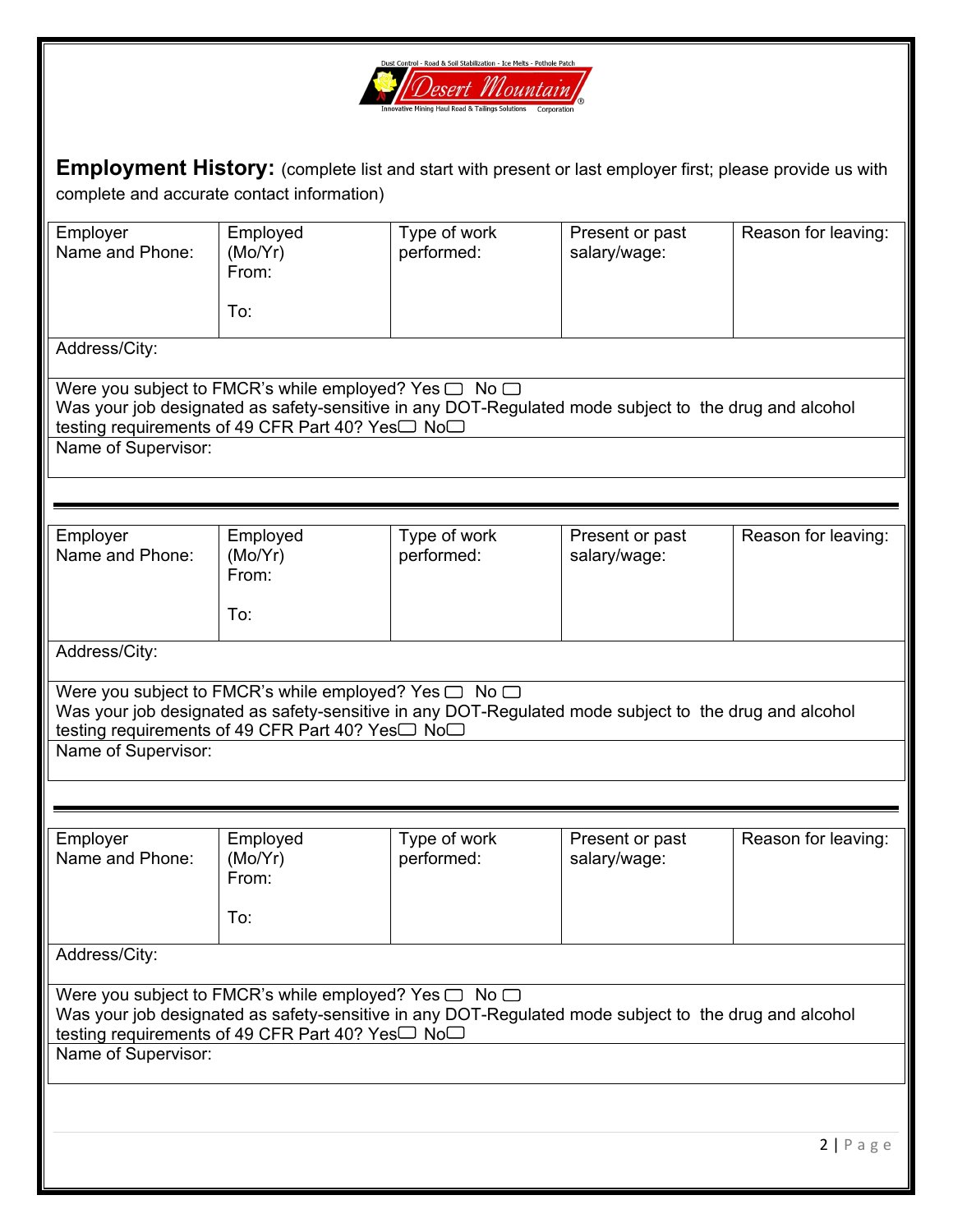

# **Education**

| <b>Schools</b>                                                                            | <b>Name/Location</b>                |      | <b>Years completed</b> |    | <b>Major Courses</b> | <b>Diploma/Degree</b>                                                                      |
|-------------------------------------------------------------------------------------------|-------------------------------------|------|------------------------|----|----------------------|--------------------------------------------------------------------------------------------|
|                                                                                           |                                     |      |                        |    |                      |                                                                                            |
|                                                                                           |                                     |      |                        |    |                      |                                                                                            |
|                                                                                           |                                     |      |                        |    |                      | If you served in the United States Armed Forces, briefly describe the skills you acquired: |
|                                                                                           |                                     |      |                        |    |                      |                                                                                            |
|                                                                                           |                                     |      |                        |    |                      |                                                                                            |
| <b>Driving Experience</b>                                                                 |                                     |      |                        |    |                      |                                                                                            |
| <b>Class of Equipment</b>                                                                 |                                     |      | <b>Dates</b>           |    |                      | Approx. Number of Miles                                                                    |
|                                                                                           |                                     | From |                        | To |                      |                                                                                            |
|                                                                                           |                                     |      |                        |    |                      |                                                                                            |
|                                                                                           |                                     |      |                        |    |                      |                                                                                            |
|                                                                                           |                                     |      |                        |    |                      |                                                                                            |
|                                                                                           |                                     |      |                        |    |                      |                                                                                            |
| List states operated in, for the last five years: ______________________________          |                                     |      |                        |    |                      |                                                                                            |
|                                                                                           |                                     |      |                        |    |                      |                                                                                            |
|                                                                                           |                                     |      |                        |    |                      |                                                                                            |
|                                                                                           |                                     |      |                        |    |                      |                                                                                            |
| List any Safe Driving Awards you hold, and who from: <b>Cambridge Controls and School</b> |                                     |      |                        |    |                      |                                                                                            |
|                                                                                           |                                     |      |                        |    |                      |                                                                                            |
| Accident Record for past three years (attach sheet if more space is needed)               |                                     |      |                        |    |                      |                                                                                            |
| Date of                                                                                   | Nature of accident                  |      | Location of            |    | # of Fatalities      | # of People                                                                                |
| <b>Accident</b>                                                                           | (head on, rear end,<br>upset, etc.) |      | accident               |    |                      | Injured                                                                                    |
|                                                                                           |                                     |      |                        |    |                      |                                                                                            |
|                                                                                           |                                     |      |                        |    |                      |                                                                                            |
|                                                                                           |                                     |      |                        |    |                      |                                                                                            |
|                                                                                           |                                     |      |                        |    |                      |                                                                                            |
|                                                                                           |                                     |      |                        |    |                      | $3   P \text{age}$                                                                         |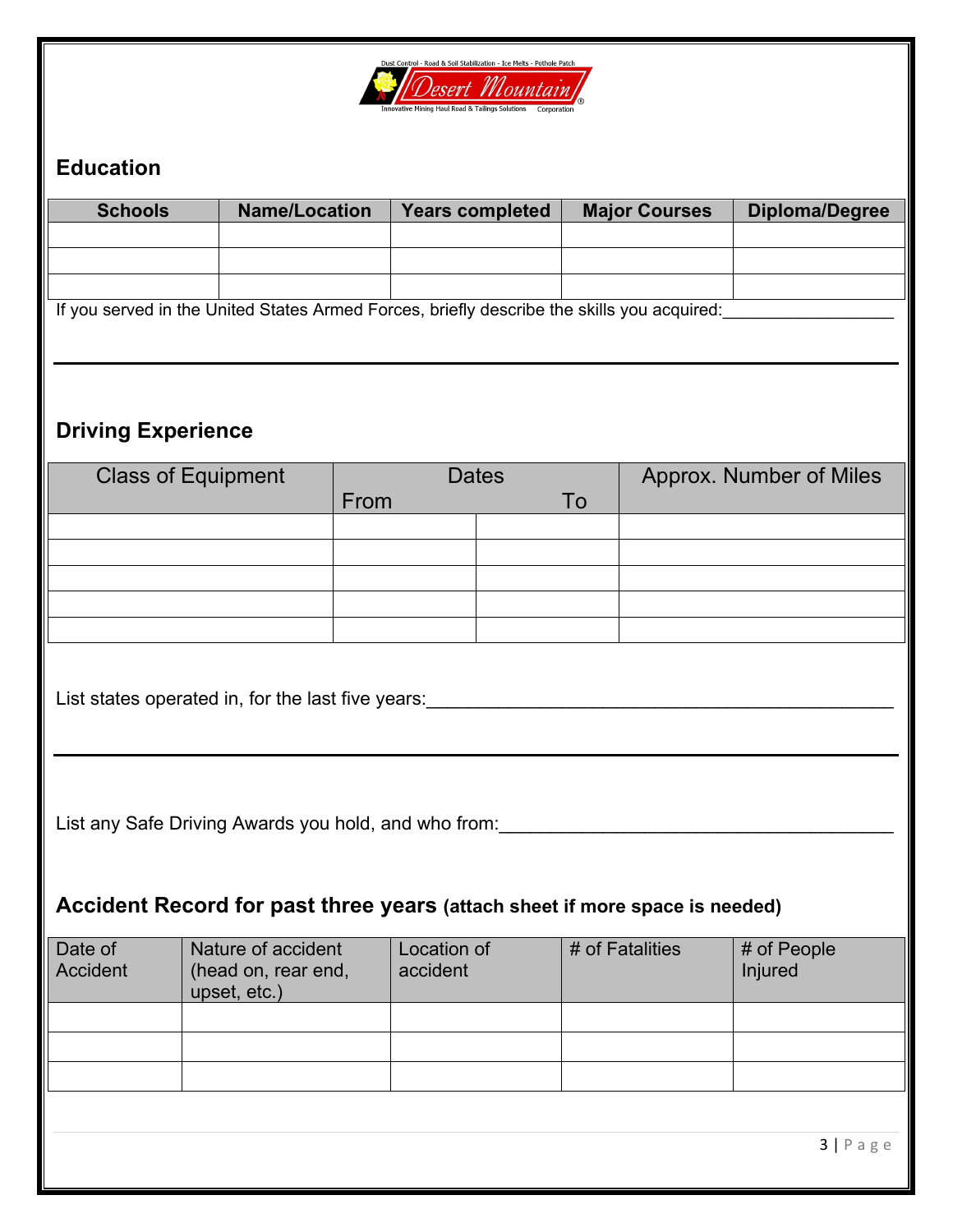

### **Traffic Convictions and Forfeitures for the last three years**

| <b>Date</b> | <b>Location</b> | <b>Charge</b> | <b>Penalty</b> |
|-------------|-----------------|---------------|----------------|
|             |                 |               |                |
|             |                 |               |                |
|             |                 |               |                |

## **Driver's License (list each driver's license held in the last three years)**

| <b>State</b> | License# | $T$ <sub>V</sub> pe | <b>Endorsements</b> | <b>Expiration</b> |
|--------------|----------|---------------------|---------------------|-------------------|
|              |          |                     |                     |                   |
|              |          |                     |                     |                   |
|              |          |                     |                     |                   |

| Have you ever been denied a license, permit, or privilege to operate a motor vehicle? Yes $\Box$ No $\Box$ |  |  |  |
|------------------------------------------------------------------------------------------------------------|--|--|--|

|  |  |  | Has any license, permit, or privilege been suspended or revoked? Yes $\Box$ No $\Box$ |  |
|--|--|--|---------------------------------------------------------------------------------------|--|
|  |  |  |                                                                                       |  |

\_\_\_\_\_\_\_\_\_\_\_\_\_\_\_\_\_\_\_\_\_\_\_\_\_\_\_\_\_\_\_\_\_\_\_\_\_\_\_\_\_\_\_\_\_\_\_\_\_\_\_\_\_\_\_\_\_\_\_\_\_\_\_\_\_\_\_\_\_

\_\_\_\_\_\_\_\_\_\_\_\_\_\_\_\_\_\_\_\_\_\_\_\_\_\_\_\_\_\_\_\_\_\_\_\_\_\_\_\_\_\_\_\_\_\_\_\_\_\_\_\_\_\_\_\_\_\_\_\_\_\_\_\_\_\_\_\_\_

\_\_\_\_\_\_\_\_\_\_\_\_\_\_\_\_\_\_\_\_\_\_\_\_\_\_\_\_\_\_\_\_\_\_\_\_\_\_\_\_\_\_\_\_\_\_\_\_\_\_\_\_\_\_\_\_\_\_\_\_\_\_\_\_\_\_\_\_\_

Is there any reason you might be unable to perform the functions of the job for which you have applied?

\_\_\_\_\_\_\_\_\_\_\_\_\_\_\_\_\_\_\_\_\_\_\_\_\_\_\_\_\_\_\_\_\_\_\_\_\_\_\_\_\_\_\_\_\_\_\_\_\_\_\_\_\_\_\_\_\_\_\_\_\_\_\_\_\_\_\_\_\_ \_\_\_\_\_\_\_\_\_\_\_\_\_\_\_\_\_\_\_\_\_\_\_\_\_\_\_\_\_\_\_\_\_\_\_\_\_\_\_\_\_\_\_\_\_\_\_\_\_\_\_\_\_\_\_\_\_\_\_\_\_\_\_\_\_\_\_\_\_

\_\_\_\_\_\_\_\_\_\_\_\_\_\_\_\_\_\_\_\_\_\_\_\_\_\_\_\_\_\_\_\_\_\_\_\_\_\_\_\_\_\_\_\_\_\_\_\_\_\_\_\_\_\_\_\_\_\_\_\_\_\_\_\_\_\_\_\_\_ \_\_\_\_\_\_\_\_\_\_\_\_\_\_\_\_\_\_\_\_\_\_\_\_\_\_\_\_\_\_\_\_\_\_\_\_\_\_\_\_\_\_\_\_\_\_\_\_\_\_\_\_\_\_\_\_\_\_\_\_\_\_\_\_\_\_\_\_\_ \_\_\_\_\_\_\_\_\_\_\_\_\_\_\_\_\_\_\_\_\_\_\_\_\_\_\_\_\_\_\_\_\_\_\_\_\_\_\_\_\_\_\_\_\_\_\_\_\_\_\_\_\_\_\_\_\_\_\_\_\_\_\_\_\_\_\_\_\_

 $Yes \Box No \Box$ 

If you answered yes to any of the above questions, please give details: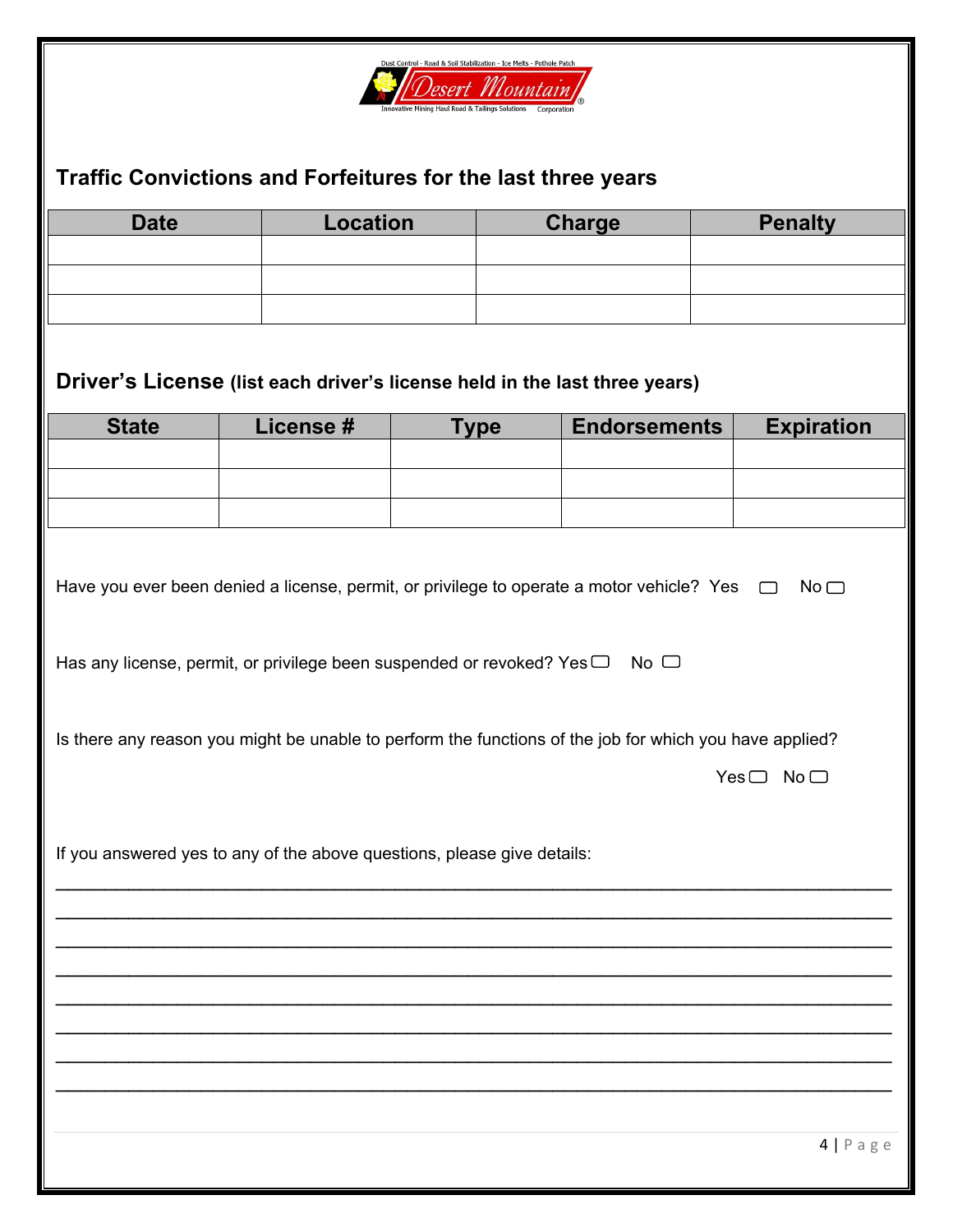

### **References**

| <b>Name</b> | Occupation | <b>Telephone</b> | Relationship | Years<br>acquainted |
|-------------|------------|------------------|--------------|---------------------|
|             |            |                  |              |                     |
|             |            |                  |              |                     |
|             |            |                  |              |                     |
|             |            |                  |              |                     |

 I certify that the answers given by me to the foregoing questions and statements are true and correct to the best of my knowledge without consequential omissions of any kind. I agree that the Company shall not be held liable in any respect if my employment is rejected or subsequently terminated because of false statements, answers, or omissions made by me or in this application. I understand that any misleading or incorrect statements may render this application void, and if employed, may lead to employment termination. I understand that a medical examination based on the requirements of the positions for which I am being considered may be required, and drug testing may be included as part of the regular pre-employment physical. I also voluntarily and knowingly authorize the companies, schools, or persons named above to give any information requested regarding my former employment, character, and qualifications. I I hereby voluntarily and knowingly fully release and discharge, absolve, indemnify, and hold harmless said companies, schools, and persons from any and all liability for any damages for issuing this information, except for the malicious and willful disclosure of derogatory facts concerning my employment made for the express purpose of preventing me from obtaining employment, which the party disclosing such facts knows to be untrue. In consideration of my employment, I agree to conform to the rules and regulations of this organization. My employment and compensation can be terminated with or without cause and with or without notice, at any time, at the option of either the employer or myself.

| Signature | Date |  |
|-----------|------|--|
|           |      |  |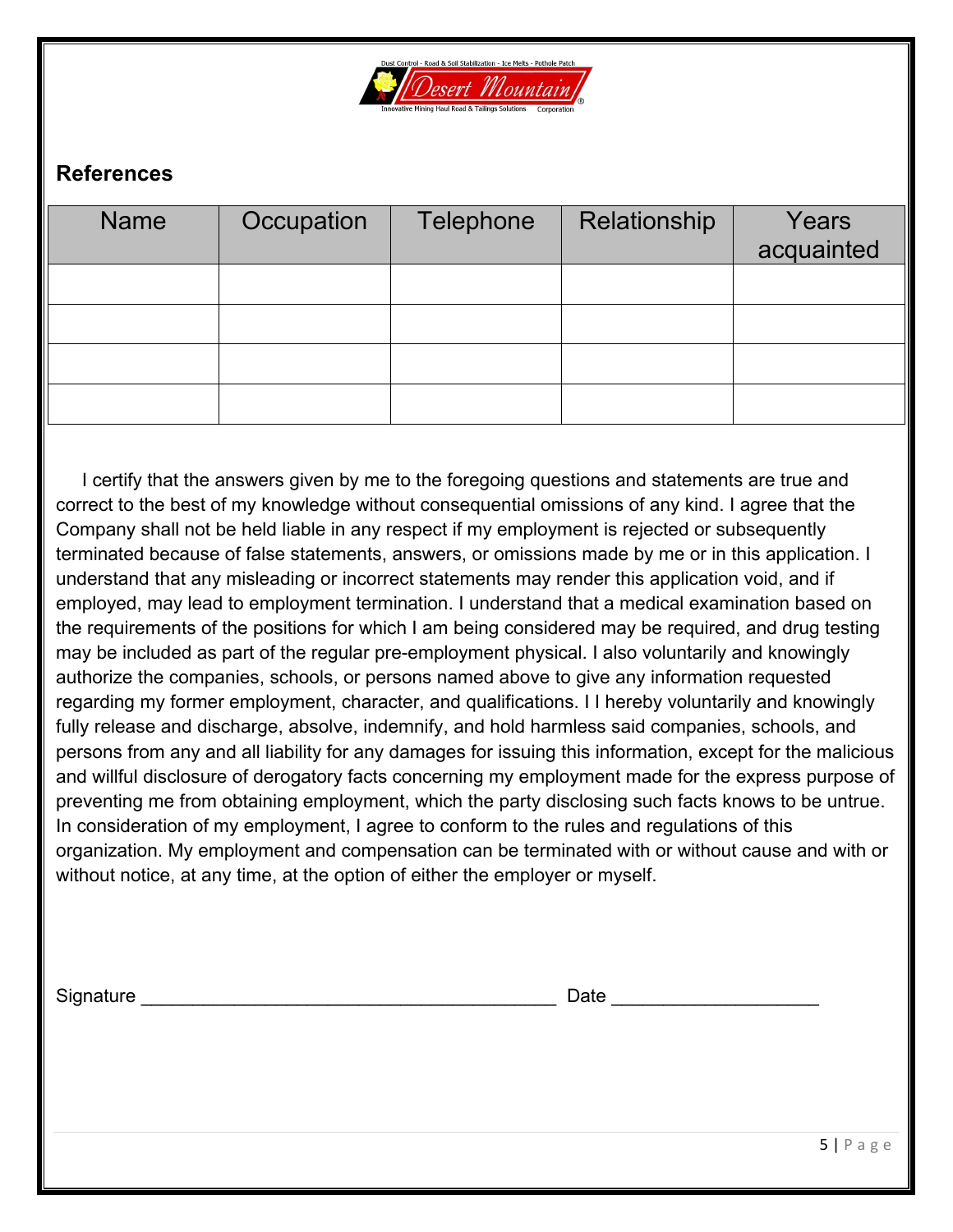

#### Drivers Rights Pertaining to Release of Driver Information under Regulation 391.23

Motor carriers have the responsibility to make the following investigations and inquiries with respect to each driver employed, other than a person who has been a regularly employed driver of the motor carrier for a continuous period, which began before January 1, 1971.

- (a)(1) An inquiry into the driver's driving record during the preceding three years to the appropriate agency of every State in which the driver held a motor vehicle operator's license or permit during those three years; and,
- (a)(2) An investigation of the driver's employment record during the preceding three years.
- (b) A copy of the driver record(s) obtained in response to the inquiry or inquiries to each State driver record agency as required must be placed in the Driver Qualification File within 30 days of the date driver's employment begins and be retained in compliance with 391.51
- (c) Replies to the investigations of the driver's safety performance history must be placed in the Driver Investigation History File within 30 days of the date the driver's employment begins. This goes into effect after October 29, 2004.
- (d) Prospective motor carrier must investigate the information from all previous employers of the applicant that employed the driver to operate a CMV within the previous three years. This information must cover the general driver identification and employment verification information data elements as specified in 390.15 for accident involving the driver that occurred during the three years period preceding the date of the employment application and any accidents the previous employer may wish to provide.
- (e) Prospective motor carrier must investigate the information from all previous DOT regulated employers that employed the driver within the previous three years from the date of the employment application in a safetysensitive function that required alcohol and controlled substance testing specified by 49 CFRR Part 40.

Drivers have the following rights:

- 1. The right to review information provided by the previous employers.
- 2. The right to have errors in the information corrected by the previous employer and for that previous employer to re-send the corrected information to the prospective employer.
- 3. The right to have a rebuttal statement attached to the alleged erroneous information, if the previous employer and the driver cannot agree on the accuracy of the information.

Drivers who wish to review previous employer-provided investigative information must submit a written request to the previous employer when applying or as late as 30 days after employed or notified of denial of employment. The prospective employer must provide this information to the applicant within 5 business days of receiving the written request. If the driver has not arranged too pick up or receive the requested records within 30 days of the prospective employer making them available, the prospective employer may consider the driver to have waived his/her request to review the records.

Drivers wishing to request correction of erroneous information in records must send the request for the correction to the previous employer that provided the records. After October 29, 2004, the previous employer must either correct and forward the information to the prospective motor carrier employer or notify the driver within 15 days of receiving the driver's request to correct the data that it does not agree to correct the data. Drivers wishing to rebut the information in records must send the rebuttal to the previous employer with instruction to include the rebuttal in the driver's safety performance history.

*I acknowledge that I have read and understand the contents of this document.* 

Driver's Signature: \_\_\_\_\_\_\_\_\_\_\_\_\_\_\_\_\_\_\_\_\_\_\_\_\_\_\_\_\_\_\_\_\_\_\_\_\_\_\_\_ Date\_\_\_\_\_\_\_\_\_\_\_\_\_\_\_\_\_\_\_\_\_\_\_\_\_\_\_\_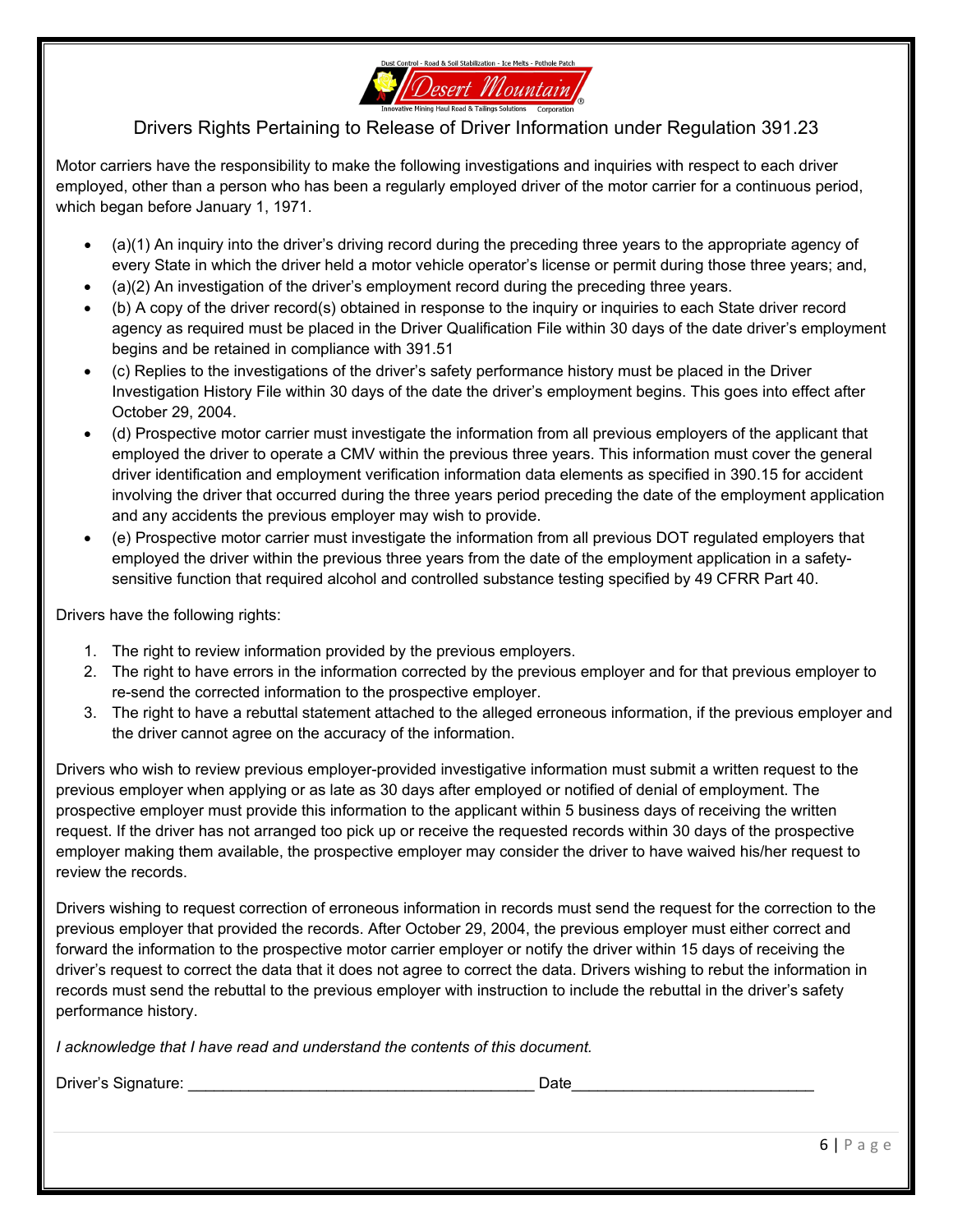

Driver Applicant Drug and Alcohol Pre-Employment Statement

CFR Part 40.25(j) requires the employer to ask any applicant, whether he/she has tested positive, or refused to test, on any pre-employment drug or alcohol test administered by an employer to which the employee applied for, but did not obtain, safety-sensitive transportation work covered by DOT agency drug and alcohol rules during the past two years. If the potential employee admits that he/she had a positive test or refused to test, we must not use the employee to perform safety-sensitive functions, until and unless the potential employee provides documentation of successful completion of the return-to-duty process. (See Section 40.25(b)(5)and (e).

Applicant name: \_\_\_\_\_\_\_\_\_\_\_\_\_\_\_\_\_\_\_\_\_\_\_\_\_\_\_\_\_\_\_\_ Last four SS#: \_\_\_\_\_\_\_\_\_\_\_\_\_\_\_\_\_

As an applicant, applying to perform safety-sensitive functions for our company, you are required by CFR Part 40.25(j) to respond to the following questions:

- 1. Have you tested positive, or refused to test, on any pre-employment or alcohol tesat administered by an employer to which you applied foe, but did not obtain, safety-sensitive transportation work covered by DOT agency drug and alcohol testing rules during the last two years?
	- Yes  $\Box$  No  $\Box$
- 2. If you answered yes to the above question, can you provide proof that you have successfully completed the DOT return-to-duty requirements?

Yes  $\Box$  No  $\Box$ 

My signature below certifies that the information provided is true and correct.

Applicant signature: etc. Applicant signature: etc. Applicant signature: etc. Applicant signature: etc. Applicant signature: etc. Applicant signature: etc. Applicant signature: etc. Applicant signature: etc. Applicant sign